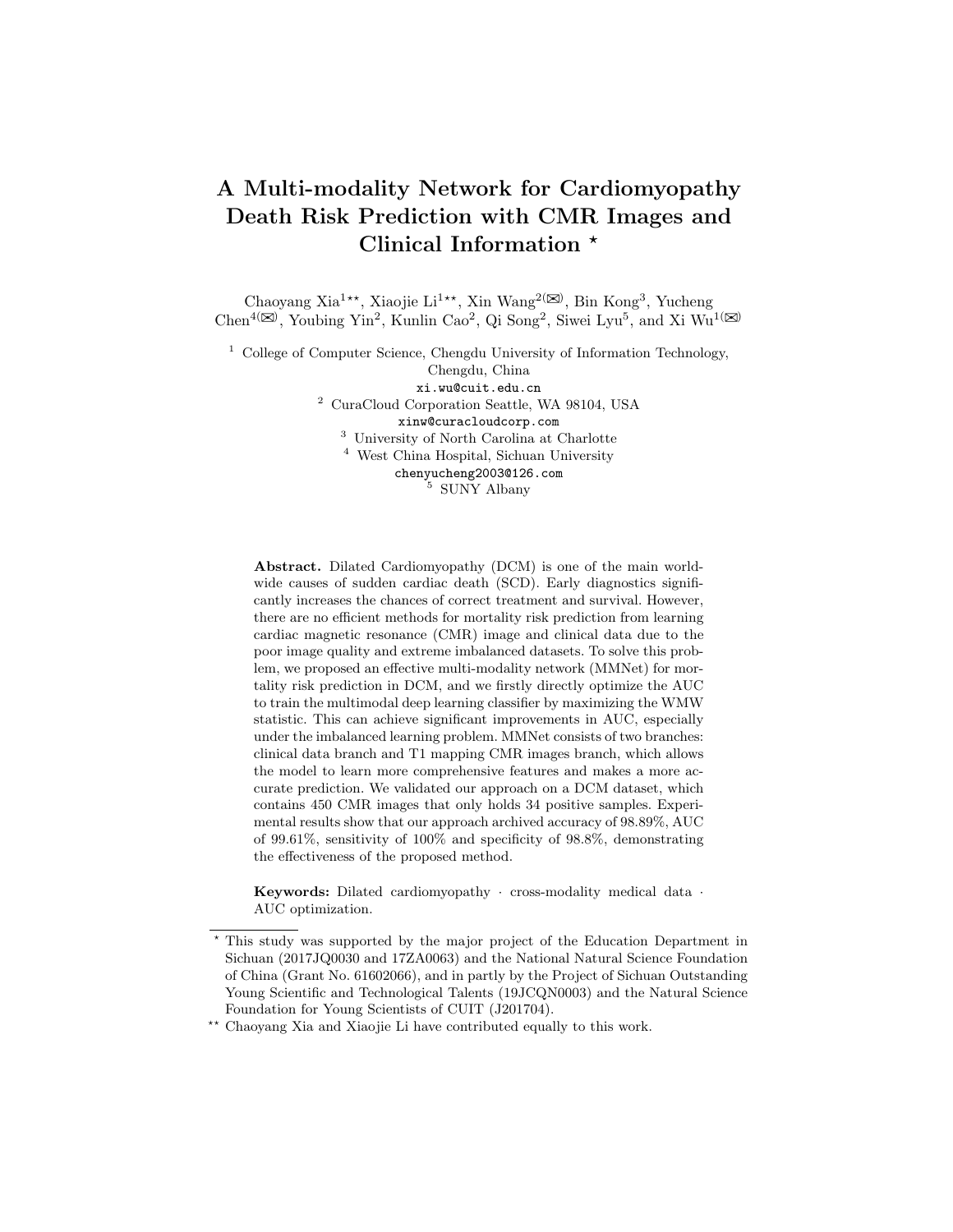#### 2 Authors Suppressed Due to Excessive Length

### 1 Introduction

Dilated Cardiomyopathy (DCM) is a common chronic and life-threatening cardiopathy [5]. It can lead to cardiovascular death, progressive heart failure or sudden cardiac death (SCD). Thus, immediate emergency diagnosis of DCM is critical for life saving and later recovery. For severe cardiomyopathy patients, cardiologists may consider ventricular assist devices (VAD) or heart transplants operation in the early stage of an incident. However, both are not only expensive but also can lead to serious complications, including infection, thromboembolism, and multiple organ failure. In routine clinical diagnosis, especially for early screening and postoperative assessment, visual assessment and empirical evaluation are widely used. Nevertheless, they are subject to high inter-observer variability, and the results are subjective and non-reproducible. Furthermore, utilizing multi-modality medical data (e.g, clinical text report and magnetic resonance imaging (MRI)) to assess the accurate risk of DCM patients are even more challenging due to the complex nature of medical data (e.g., height, weight, family history of cardiopathy, blood pressure, and so on).

In this regard, automatic computer-aided diagnosis systems are highly desirable. Many attempts have been made to automatically assess the mortality risk in DCM. Traditional risk assessment approaches have been mainly based on boosted ensemble algorithms (feature selection by information gain ranking) [9, 1]. However, most of these methods are based on a small subset of the clinical and imaging data. As a result, they are not able to capture sufficient information to establish intrinsic correspondences between the mortality risk and clinical and imaging data. Additionally, their performances are confined by the handcrafted descriptors. As the one of the most successful machine learning techniques today, Li et al. [7] [8] provided manifold alignment and efficient boundary point detection method, which can help in the study of the characteristics of diseases. Deep learning has been successfully applied to the recognition and prediction of prostate cancer, Alzheimers disease, and vertebrae and neural foramina stenosis. In this work, we aim to propose a deep learning based framework for DCM mortality risk assessment.

Automatic assessment the mortality risk in DCM remains a challenging problem due to two main issues. First, due to the rare occurrences of death, the imaging data as well as the discrete clinical text data are highly imbalanced. Nevertheless, most of the existing classification losses such as cross entropy are not suitable for dealing with imbalanced classes. In machine learning literautre [10], many a study has suggested that compared to simple classification losses, AUC (area under the receiver operating characteristic curve) is a robust evaluation measure for classification problem. However, it is non-differentiable and not easy to compute. Therefore, directly optimize the AUC loss to train a classifier is usually impractical. Although existing sampling, adjust class weight and data enhancement have shown great success [3, 12], the imbalanced learning problem is still challenging. Second, in routine clinical procedures, risk assessment of DCM is often carried out through evaluation of multi-modality image data (e.g., images and clinical text), in which one data modality is complementary to other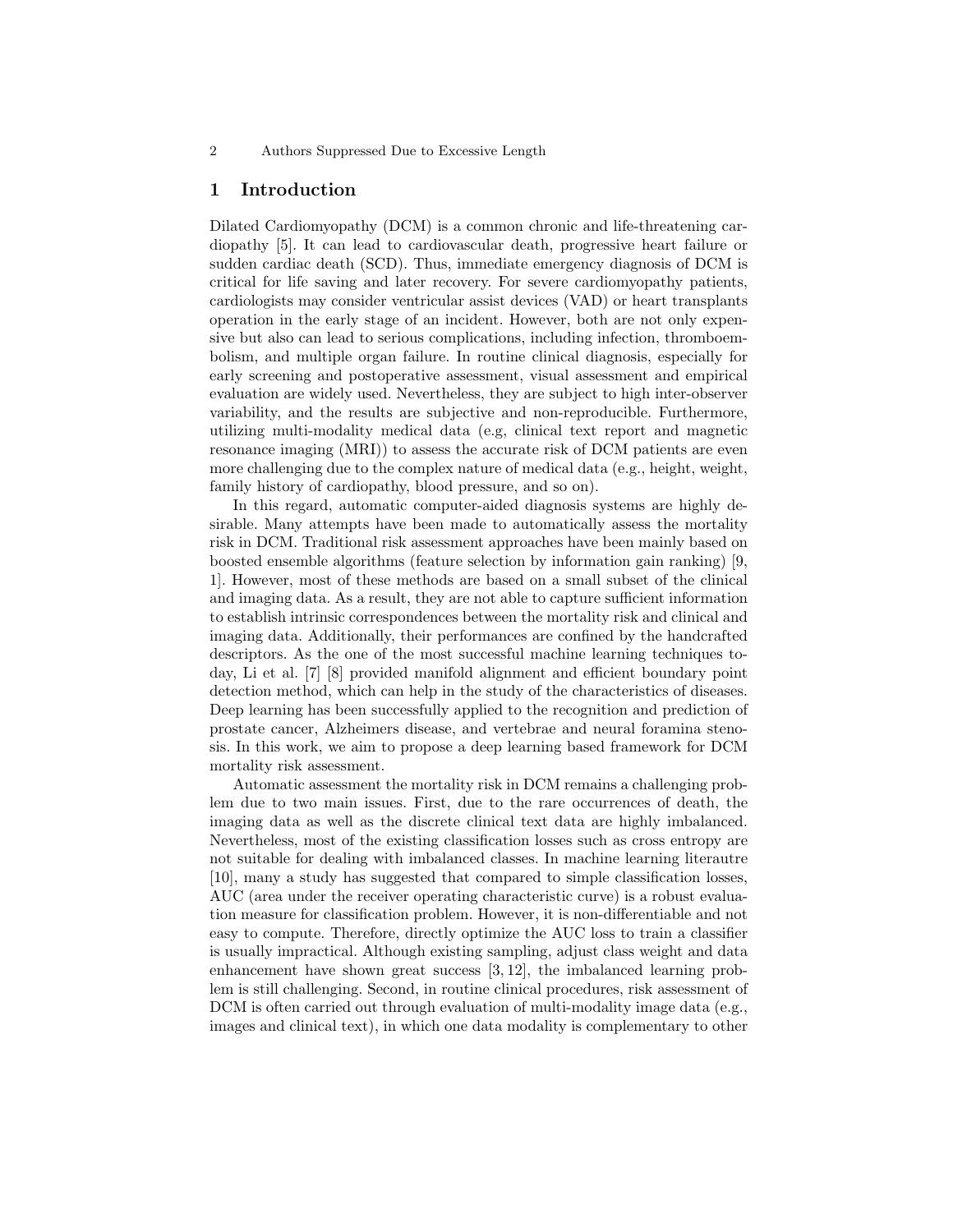

Fig. 1. The architecture of the multi-modality framework. It mainly consists of a pictorial branch and a clinical branch. The model is directly optimized by the AUC Loss.

modalities. Thus, fusing multi-modality medical data for accurate mortality risk assessment is highly desired.

In this paper, an end-to-end multimodal framework is proposed to solve the above issues. The core idea is to leverage the fused features extracted from the multi-modality data. It consists of two branches: clinical branch and image branch. The image branch is a 2D convolutional network, which extracts image features from the left ventricle T1 mapping CMR images. The clinical branch is a fully-connected network, which extracts features from clinical textual data. Afterward, these features are fused by concatenation layer for the final prediction. Furthermore, inspired by [13], we optimize the alternative Wilcoxon-Mann-Whitney (WMW) loss to directly optimize the AUC instead of other typical classification losses to address the imbalanced learning issue. Our method main contributions are as follows: 1) a multi-modal framework seamlessly fuse CMR images and clinical data features to better learn hierarchical feature representations; 2) we combine AUC optimization and multimodal framework together to train the proposed network. This approach effectively addresses the imbalanced learning issue. To the best of our knowledge, this is first work to directly use AUC to optimize complex deep neural networks.

# 2 Methodology

Fig. 1 shows an overview of the proposed method. Our goal is to automatically generate a prediction score for the cardiac patients. A multi-modality framework is proposed to seamlessly fuse CMR images and clinical text features, thereby generating better hierarchical feature representations for accurate DCM risk assessment. Our network is able to effectively fuse the information from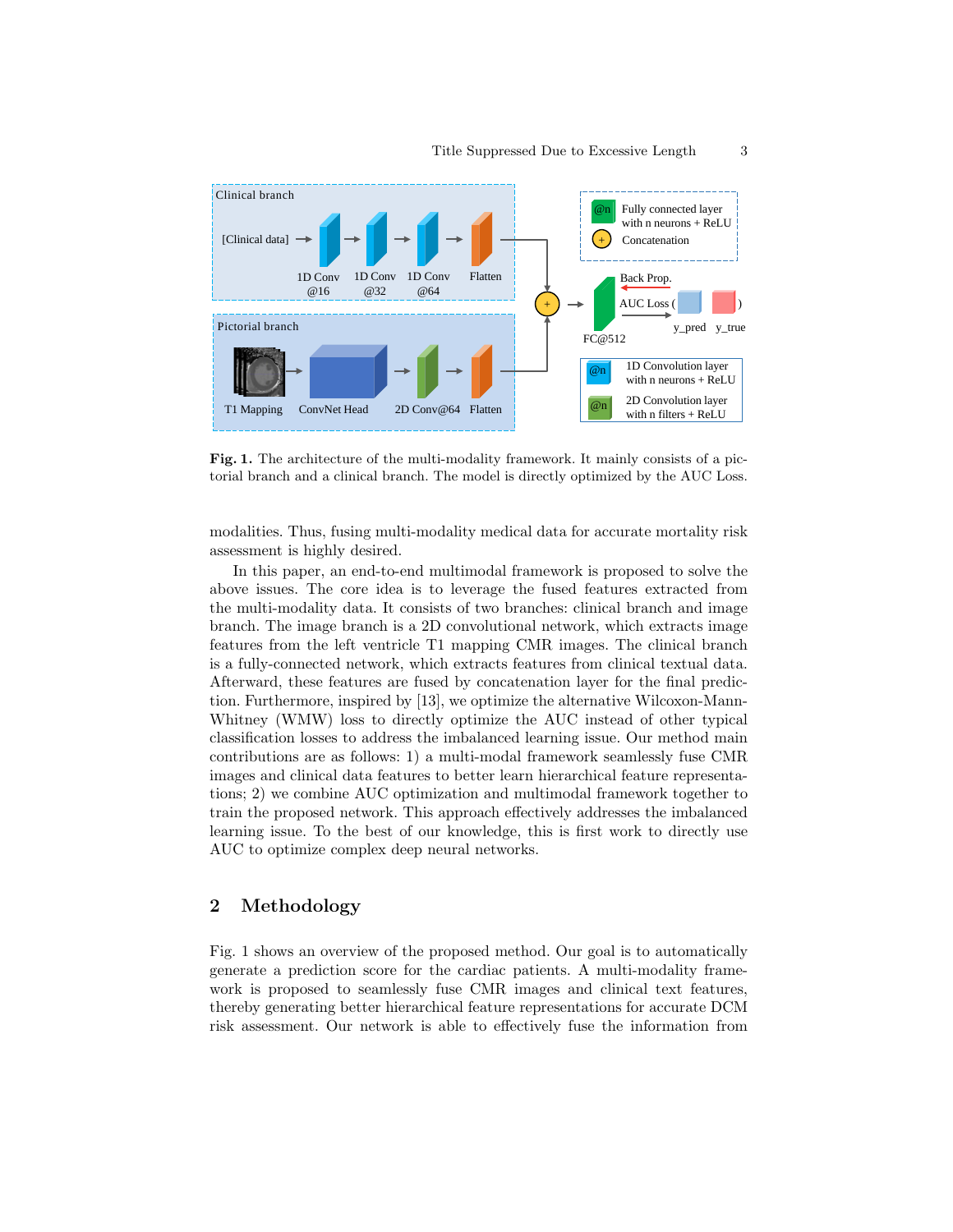multi-modality medical data, helping it to generate more reliable predictions. We directly optimize the AUC loss to train the proposed network.

#### 2.1 A Multi-Modality Network (MMNet)

As shown in Fig. 1, the proposed framework consists of two branches: the clinical branch and the pictorial branch. The clinical branch is used to extract 1D texture record features from clinical textual data. The first layers will learn the low level features with multiple 1D convolutional layers, which are followed by ReLU nonlinearity activation layers. There are three convolutional layers (with 16, 32 and 64 filters) for feature extraction.

The pictorial branch automatically extract discriminative features from the CMR images. It consists of a ConNet Head (a convolutional network) and a convolutional layer. The ConvNet head is used to successively extract noisy-invariant high-level representations from the images. This is extremely important, especially when low-level features (e.g., color, texture) is not sufficient to represent the image due to various reasons (e.g., variation of image intensities). Note that our ConvNet Head is not limited to one kind of network. It can be VGG-16 [11], DenseNet-121, Inception-V3, and Xception, etc. To reduce the computational costs, a 2D convolution layer with 64 filters  $(1 \times 1$  kernels) is followed by the ConvNet head to reduce the number of feature map channels.

Finally, after flattening the feature maps generated by both branches, the high-level textual semantics are concatenated with the high-level image semantics, yielding the fused high-level representations. The fused high-level representations is fed into a fully connected (FC) layer with 512 neurons and softmax layer, generating the final predictions.

#### 2.2 AUC Optimization

Due to the extremely low mortality of DCM, the number of observations belonging to the death class is significantly lower than those belonging to the non-fatal class. As a result, the imbalanced class problem is predominant. Notably, the rate of negative samples to positive samples is 12.23 in our dataset. In this situation, if the common loss functions such as cross entropy is employed to train the network, the prediction will be extremely biased. Although a very high accuracy can be obtained, the specificity is very low. Although AUC is non-differentiable and not easy to compute (it is usually used as a robust measure to evaluate the performance of classifiers), several works [13] had demonstrated that maximizing the alternative Wilcoxon-Mann-Whitney (WMW) loss is equivalent to directly optimizing AUC. Inspired by [13], we adopted the WMW loss to optimize our network. Formally,

$$
R(x_i, y_j) = \begin{cases} \left( -(x_i - y_j - \gamma) \right)^p, \, x_i - y_j < \gamma \\ 0, \, \text{otherwise} \end{cases} \tag{1}
$$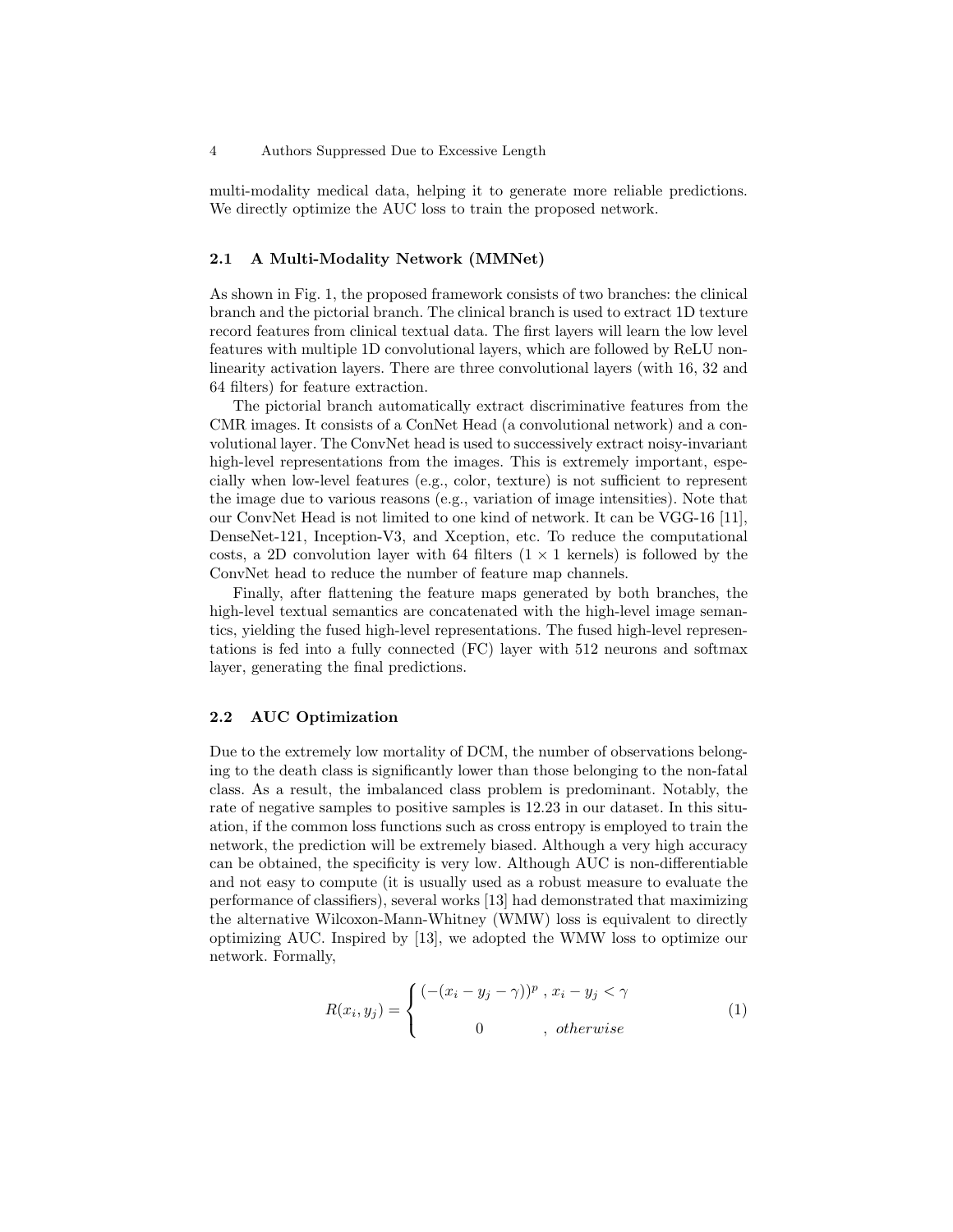where the  $x_i$  is the predicted score for  $i^{th}$  positive sample, and  $y_j$  is the predicted generated for  $j^{th}$  negative sample. The margin  $\gamma$  and exponent p are two hyperparameters. Finally, we directly optimize the AUC by minimizing the objective function  $U_R$  with  $0 < \gamma \leq 1$  and  $p > 1$ :

$$
U_R = \sum_{i=0}^{m-1} \sum_{j=0}^{n-1} R(x_i, y_j).
$$
 (2)

Note that function  $R$  is differentiable, we can use any gradient based methods to train the MMNet.

## 3 Experiments

Data Acquisition & Pre-processing. Our experiments are conducted on a dataset with 450 patients, which are collected from our collaborative hospital. The clinical text reports and the incidents are provided by senior cardiologists during clinical examinations and follow-up visits. As each report belongs to a cardiomyopathy patient and each patient has several CMR images, each clinical text report corresponds to several CMR images.

All CMR images are 2D short axis cine native T1 mapping MR images. The pixel spaces of those CMR images range from  $1.172 \times 1.172 \times 1.0mm^3$  to  $1.406 \times$  $1.406 \times 1.0mm^3$ . The original dimension size is  $256 \times 218 \times 1$  pixels. To ensure the training datasets are one and the same common space to enable improved quantitative analysis, we resample the image to a spacing of  $1.0 \times 1.0 \times 1.0$  mm<sup>3</sup> to ensure isotropy and normalize the of CMR image intensities to  $[-1, 1]$ . The clinical text data contains extensive patient information such as family history of cardiopathy, height, weight, blood pressure. We normalize the categorical clinical textual values to  $[0, 1]$ .

Unfortunately, as the mortality rate is 7.5%, our dataset is extremely imbalanced. Due to the lack of positive samples, several data augmentations are applied to them to virtually enlarge the training set. These augmentations include: random rotation from 0 to 180 degrees, random vertical or horizontal flip, and random shift along the X axis or Y axis from 0 to 2%. During the augmentation process, the corresponding text data is duplicated. Four types of criteria is used to measure the performance of classifiers: 1) accuracy; 2) sensitivity; 3) specificity; 4) AUC.

Implementation Details. We adopted 5-fold cross-validation to evaluate the performances of different methods. The final evaluation score is calculated by averaging the scores of all 5 folds.We use Adam optimizer [6] with a initial learning rate of 0.003, and leave other parameters as Keras default. Our model uses batch size of 32 training with 40 epochs.

Results and Analysis. We compared our method with the signal model methods [11, 4] that only using CMR images and traditional methods which only using clinical data to predict death risk. Table 1 shows the performance by traditional methods: Linear SVM, Decision Tree, Random Forest and other advanced CNN models: VGG-16 [11], ResNet-50 [4], DenseNet-121, Inception-V3,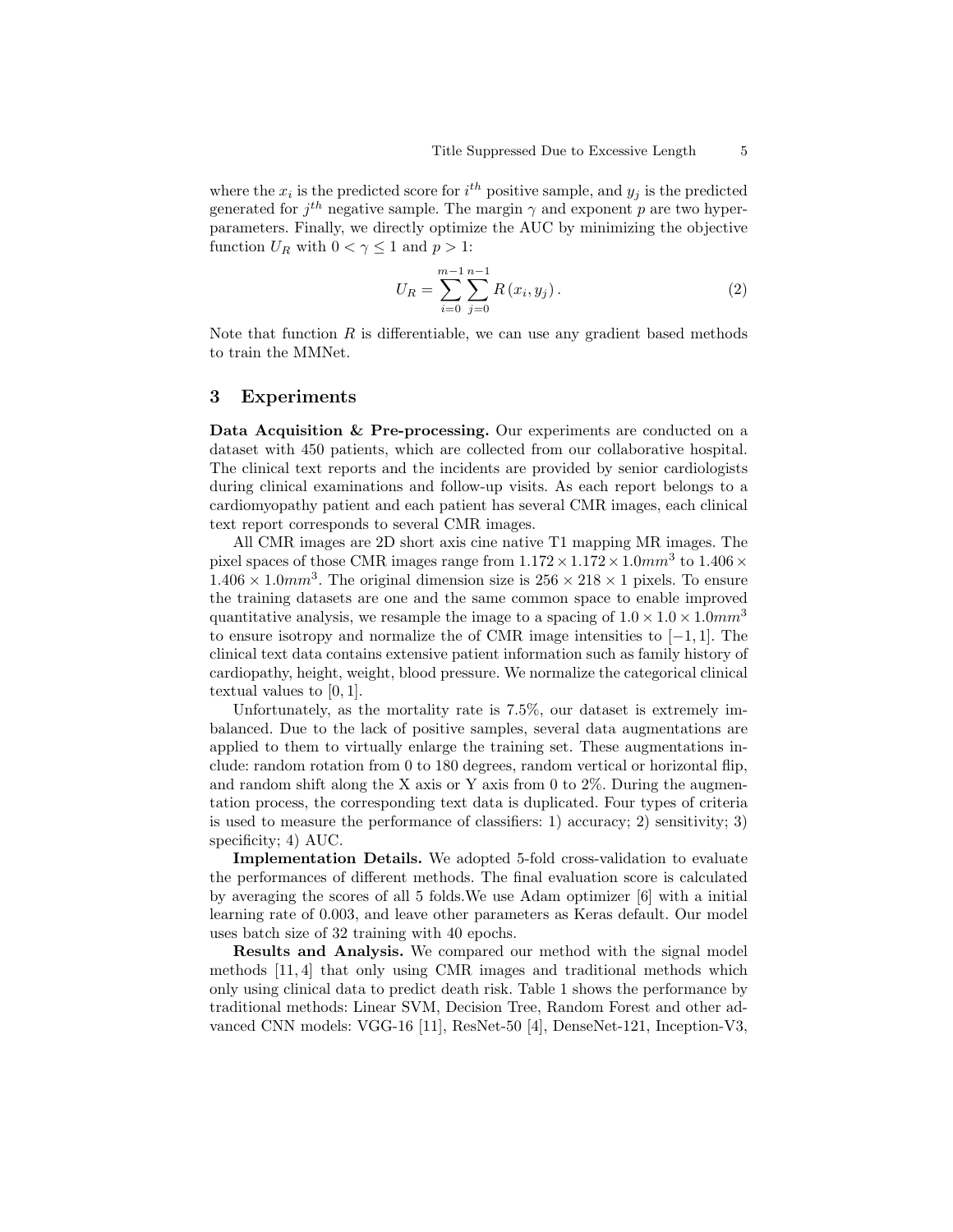| Methods        | Loss       | Inputs                  |           | Accuracy Sensitivity Specificity AUC |         |         |
|----------------|------------|-------------------------|-----------|--------------------------------------|---------|---------|
| Linear SVM     |            | Clinical                | $85.29\%$ | 0.0                                  | 100%    | 66.21%  |
| Decision Tree  |            | Clinical                | 82.35\%   | 0.0                                  | 100\%   | 45.52%  |
| Random Forest- |            | Clinical                | 85.29%    | 0.0                                  | 100\%   | 63.10%  |
| $VGG-16$       | <b>BCE</b> | CMR.                    |           |                                      |         |         |
| ResNet-50      | BCE        | CMR.                    | 80.67\%   | 47.06%                               | 83.41\% | 73.36\% |
| Inception-V3   | <b>BCE</b> | CMR                     | 89.11\%   | 26.47\%                              | 94.23%  | 73.47\% |
| Xception       | BCE        | ICMR.                   | 86.00%    | 41.18%                               | 89.66%  | 78.00%  |
| <b>MMNet</b>   | <b>BCE</b> | $CMR+Clinical 97.04\%$  |           | 100\%                                | 96.81\% | 99.31\% |
| $VGG-16$       | WMWlCMR.   |                         |           |                                      |         |         |
| ResNet-50      | WMW CMR    |                         | 72.00%    | 67.65%                               | 72.36\% | 76.21%  |
| Inception-V3   | WMW CMR    |                         | 90.44\%   | 44.12\%                              | 94.23%  | 75.24%  |
| Xception       | WMW CMR    |                         | 84.00%    | 41.18%                               | 87.50%  | 78.09%  |
| <b>MMNet</b>   |            | WMW CMR+Clinical 98.89% |           | 100\%                                | 98.80%  | 99.61\% |

Table 1. Comparison of the proposed MMNet with the other advanced CNN methods of risk assessment.

and Xception [2]. For a classifier, WMW loss aims to achieve reliable improvements in the AUC measure. In order to demonstrate the effectiveness of AUC optimization on imbalanced datasets, we also compare our framework with different loss function: BCE loss and WMW loss in deep architecture (see Table 1). Table 1 illustrates that our method in general achieve better performance than all the other methods, in terms of Accuracy, Sensitivity, Specificity and AUC, and the ROC curve for each mehtod is shown in Fig. 2 (Left).

From the results of risk assessment in Table 1, we can observe three key points. First, it is difficult to train an effective classifier under imbalanced datasets. Traditional classification methods cannot identify any positive samples. Due to vanishing gradient problem, the VGG-16 cannot report valid results. Although Inception-V3 produce a high classification accuracy of 90.44%, the sensitivity actually is 44.12% and the specificity is 94.23% by contraries. This illustrates the Inception-V3 model learn too much about majority class, but it provides insufficient information about minority class. Therefore, it may predict almost every sample as majority class. Second, our proposed MMNet takes the advantage of the combined information of CMR images and clinical data, it performs much better in terms of five types of criteria than the other methods only use image information, but without clinical data. Specifically, MMNet with BCE loss achieves a classification accuracy of 97.04%, a sensitivity of 100%, a specificity of 96.81% and an AUC of 99.31%. Finally, AUC optimization is crucial for classification task when using imbalanced datasets. As shown in the rear rows in the Table 1, the MMNet with WMW loss achieve better performance than one with BCE loss. Moreover, Fig. 2 (Left) demonstrates again that our method achieves substantial improvement of the ROC curve over other advanced CNN models.

**Hyper-parameter Selection.** The WMW loss  $(Eq.(1))$  has two essential hyper-parameters: the exponent p and the margin  $\gamma$ . Generally, we set  $p = 3$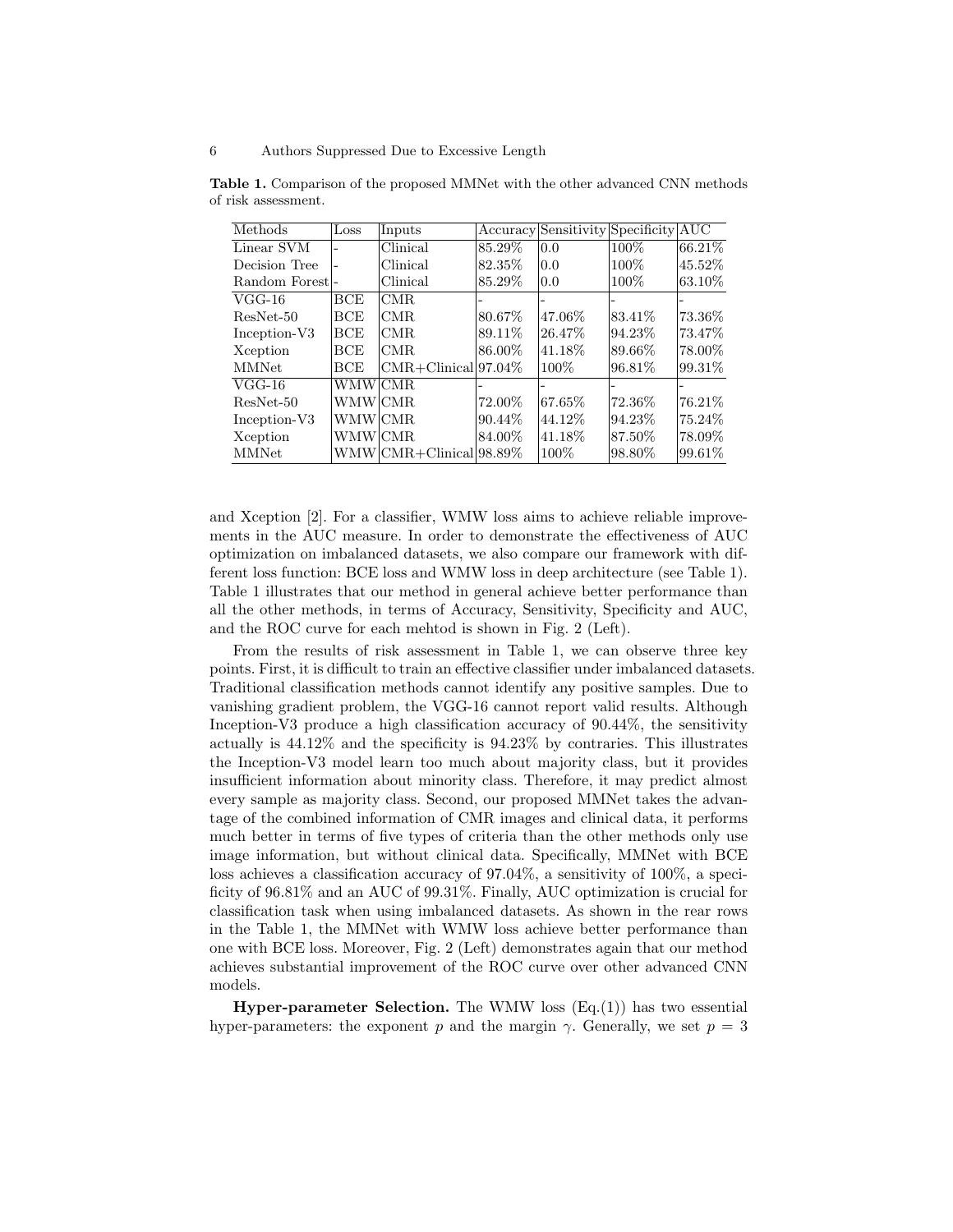

Fig. 2. Left: The ROC curves with AUC values for 5-fold cross-validation results of different methods. Right: The Accuracy, Sensitivity, Specificity and ROC curves of different  $\gamma$  for WMW Loss when  $p = 3$  over 5-fold cross validation.

as suggested in [13]. Fig. 2 (Right) shows how the average performance of our model varies with the parameter  $\gamma$ . As we can see, when  $\gamma \leq 0.4$ , our model consistently increases as  $\gamma$  increases. When  $\gamma > 0.4$ , all the metric scores in the figure start to decrease. Nevertheless, the AUC is less affected when  $\gamma$  is near 0.4, which demonstrates that the model has high robustness when  $\gamma = 0.4$ . Thus, we set  $p = 3$  and  $\gamma = 0.4$  in our experiment for the WMW loss.

Evaluation of the ConvNet Head. To investigate the effectiveness of using different convolutional network as ConvNet Head, we evaluate several widely used ConvNets in our framework and the results are summarized in Table 2. Experimental results show that our framework is consistent robust for various ConvNet Head.

Table 2. Comparison results of the different ConvNet as image branch heads.

| Head                    |         | Accuracy Sensitivity Specificity AUC |         |            |
|-------------------------|---------|--------------------------------------|---------|------------|
| $ResNet-50$             | 99.11\% | $100\%$                              | 99.04%  | $ 99.43\%$ |
| $VGG-16$                | 99.11\% | 100%                                 | 99.04%  | 99.49%     |
| Xception                | 96.22%  | 100%                                 | 95.91\% | $ 99.53\%$ |
| Inception- $V3 98.89\%$ |         | 100%                                 | 98.80%  | $ 99.61\%$ |

Class Activation Map (CAM). To further understand how the classifier make the predictions, we visualize the class activation map (CAM) [14] of the last convolutional layer. Two group of negative and positeive examples are shown in Fig. 3. There are obvious difference on the corresponding CAMs of negative (survivors) and positive (dead) samples. We can see that the heatmap or jet color map of positive samples is more comparatively concentrated than that of negative samples.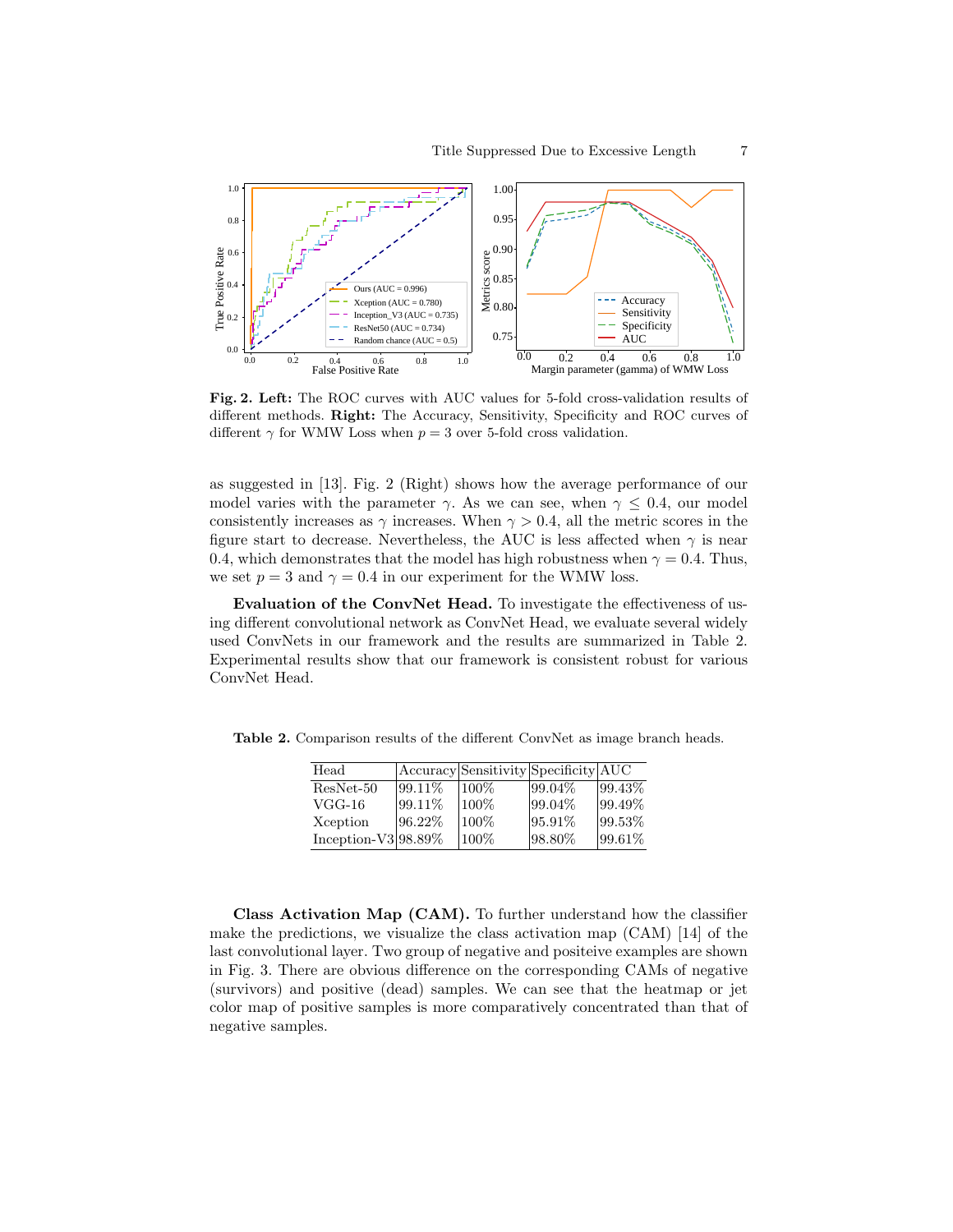

Fig. 3. Activation maps. The first row is examples of negative samples. The Second row is examples of positive samples. (a) shows the original CMR images. (b) are the activation maps, the green color indicates larger standard deviations, the pink color represents the maximum values and the white color is composed of both types. The heatmap is overlaid on the original images in (c). (d) displays heatmaps as jet color map and overlap on the original image, the red color highlights the activation region associated with the predicted class.

## 4 Conclusion

In this paper, we proposed an effective multi-modality framework (MMNet) for mortality risk prediction in DCM. As far as we know, we are the first to directly optimize the AUC to train the multimodal deep learning classifier by maximizing the WMW statistic. This can achieve significant improvements in AUC, especially for the imbalanced learning problems. Experiment results demonstrate the superiority of the proposed method.

## References

- 1. Afshin, M., Ayed, I.B.T., Li, S.e.a.: Assessment of regional myocardial function via statistical features in mr images. In: MICCAI (2011)
- 2. Chollet, F.: Xception: Deep learning with depthwise separable convolutions. In: CVPR. pp. 1251–1258 (2017)
- 3. Fadaee, M., Bisazza, A., Monz, C.: Data augmentation for low-resource neural machine translation. arXiv preprint arXiv:1705.00440 (2017)
- 4. He, K., Zhang, X., Ren, S., Sun, J.: Deep residual learning for image recognition. In: CVPR. pp. 770–778 (2016)
- 5. Jefferies, J.L., Towbin, J.A.: Dilated cardiomyopathy. The Lancet 375(9716), 752 – 762 (2010)
- 6. Kingma, D.P., Ba, J.: Adam: A method for stochastic optimization. arXiv preprint arXiv:1412.6980 (2014)
- 7. Li, X., Lv, J.C., Zhang, Y.: Manifold alignment based on sparse local structures of more corresponding pairs. In: Twenty-Third International Joint Conference on Artificial Intelligence (2013)
- 8. Li, X., Lv, J., Yi, Z.: An efficient representation-based method for boundary point and outlier detection. IEEE transactions on neural networks and learning systems 29(1), 51–62 (2018)